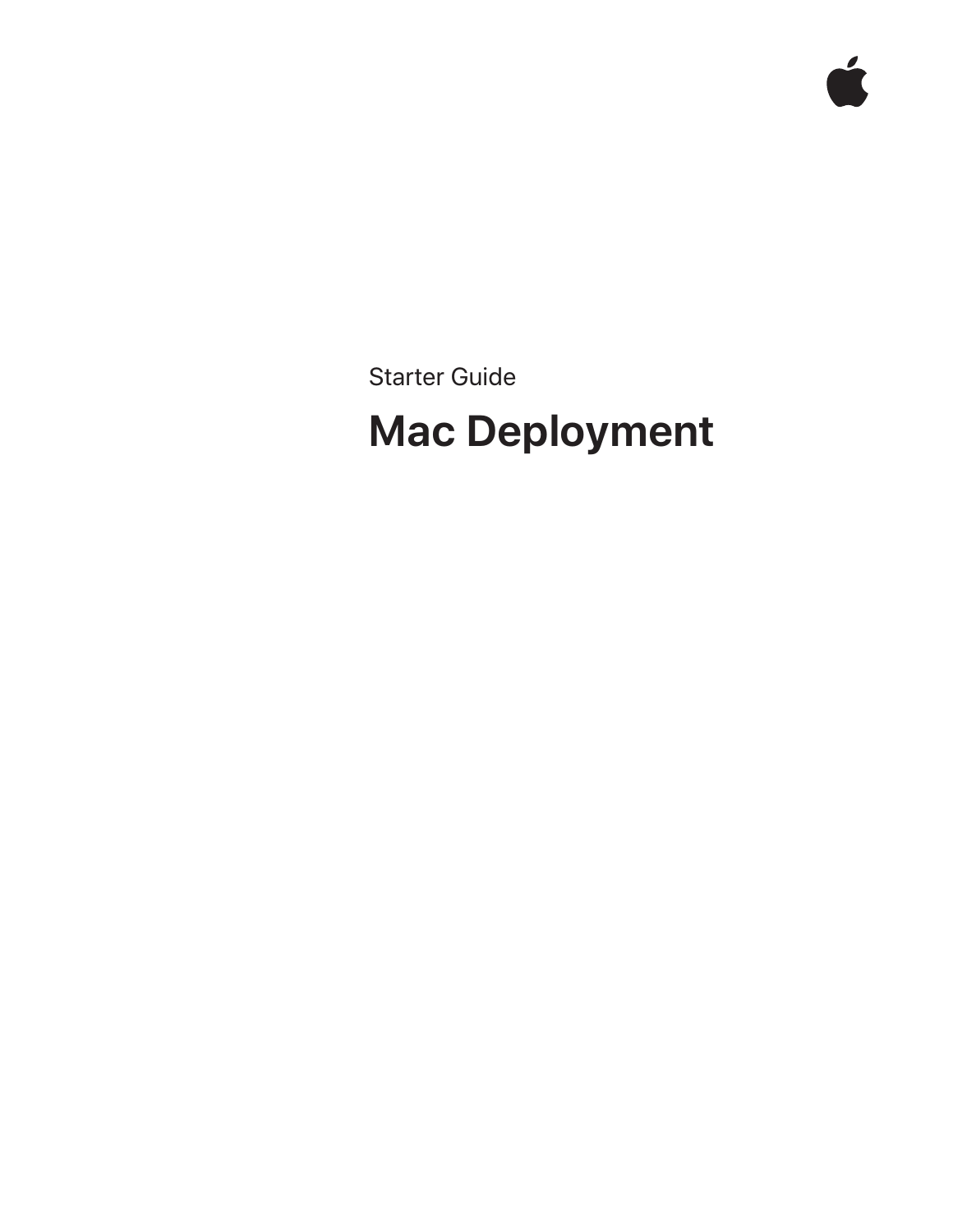#### **Contents**

**Overview** Getting Started Deployment Steps Support Options **Summary** 

## **Overview**

At Apple, we believe employees can do their best work when they have access to the best tools and technology. All of our products are designed to enable employees to be more creative, productive and work in new ways, whether in the office or on the go. This aligns with how employees want to work in today's world—with better access to information, frictionless collaboration and sharing, and the freedom to stay connected and work from anywhere.

Setting up and deploying Mac computers in today's business environment has never been easier. With key services from Apple, in concert with a third-party mobile device management (MDM) solution, your organization can easily deploy and support macOS devices at scale. If your organization has already deployed iOS devices internally, it's likely that most infrastructure work needed to implement macOS is already complete.

Recent improvements in macOS security, management and deployment allow an organization to transition from monolithic imaging and traditional directory binding to a seamless provisioning model and deployment process that centers around each user and relies almost exclusively on tools that are built into macOS.

This document provides guidance on everything you need to deploy macOS at scale, from understanding your existing infrastructure to device management and streamlined provisioning. The topics covered in this document are described in greater detail in the online macOS Deployment Reference: help.apple.com/deployment/macos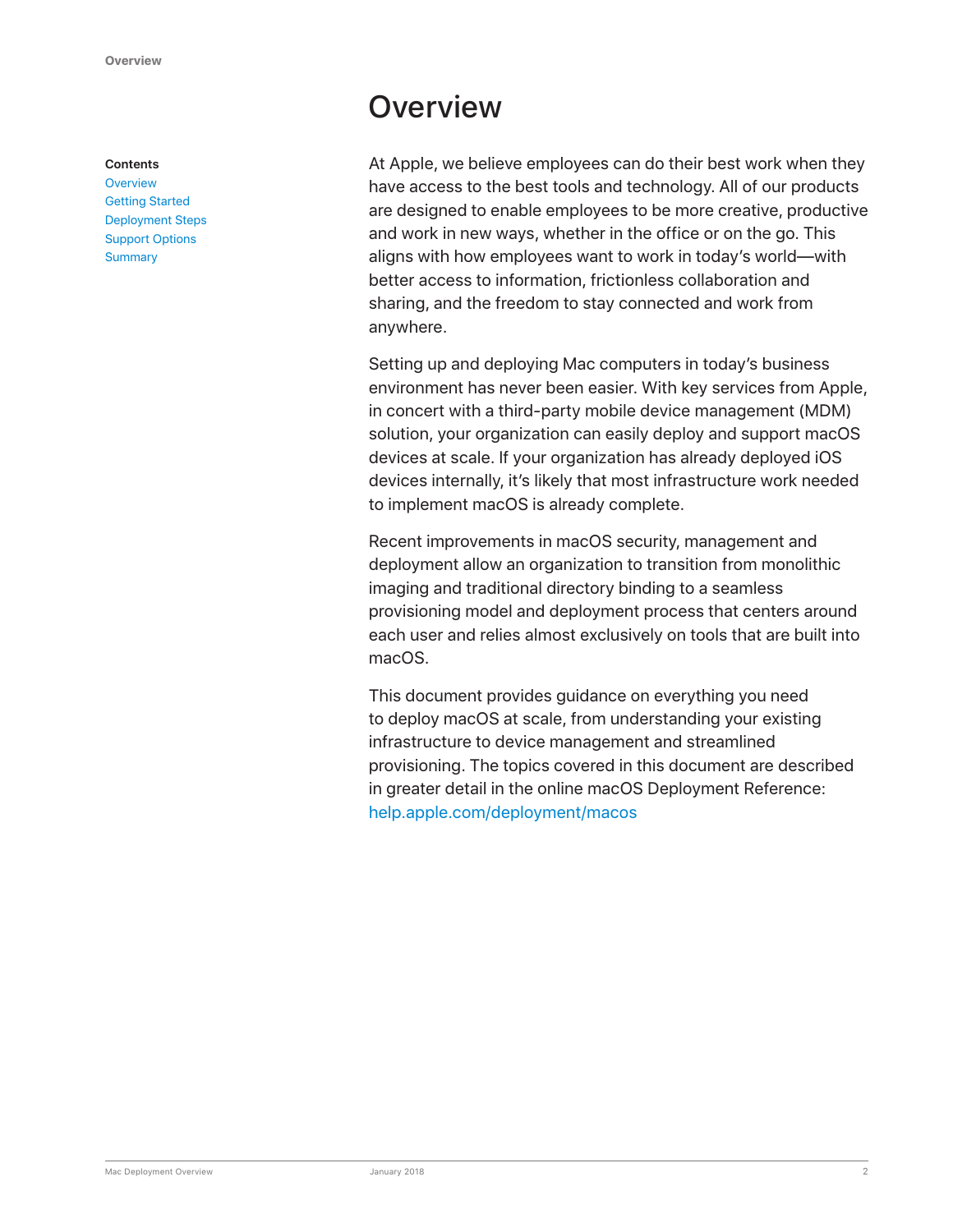## Getting Started

Building a deployment strategy and rollout plan as well as evaluating any existing macOS use by employees are important initial steps in the deployment process. Ensure that necessary teams are engaged early and align with your program's vision and goals. Some teams start with a small pilot or proof of concept to discover any challenges unique to their environment. Engaging with existing users is critical at this point to gain an understanding of how devices are used on the network and if your team needs to be aware of any issues.

The information collected during this phase can help determine which employee roles and functions would gain the most from Mac. IT can then assess if macOS should be offered as a standard issue across the entire organization or as a choice for specific job functions.

Often this phase will also reveal a comprehensive list of internal apps and tools that need to be compatible before Mac can be rolled out broadly. Focus primarily on the core productivity, collaboration, and communication apps that will cover most users. Critical in-house services like the corporate intranet, directory, and expense management software are also important for large portions of an organization to be productive.

Document and communicate any workarounds or alternatives for other internal tools while encouraging each application owner to modernize as needed. Be transparent with users about all the different business apps they'll be able to use when they select Mac, and let user demand drive prioritization for any modernization efforts. When needed, create a plan with application owners for how they can update their apps, leveraging both the macOS SDK and Swift, as well as the wide variety of enterprise partners that may be able to assist with development.

Mac computers are commonly issued as corporate-owned devices. Some businesses may allow employees to use Mac at work through bring-your-owndevice (BYOD) programs. Embracing employee choice with Apple products can lead to benefits across the entire organization: higher levels of employee productivity, creativity, engagement, and job satisfaction, as well as lower costs when considering residual values and support. Organizations can also take advantage of various leasing and financing options to reduce up-front cost. Companies can offset costs by allowing employees to contribute with payroll deductions during an upgrade, or by allowing employees to buy out the equipment at the end of a lease or device lifecycle.

Corporate policies, as well as the deployment, management, and support processes described in this document, may differ depending on some of the information your team collects during a pilot. Not every user needs the exact same policies, settings, and apps—for example, the requirements between the different groups or teams within a company often vary dramatically.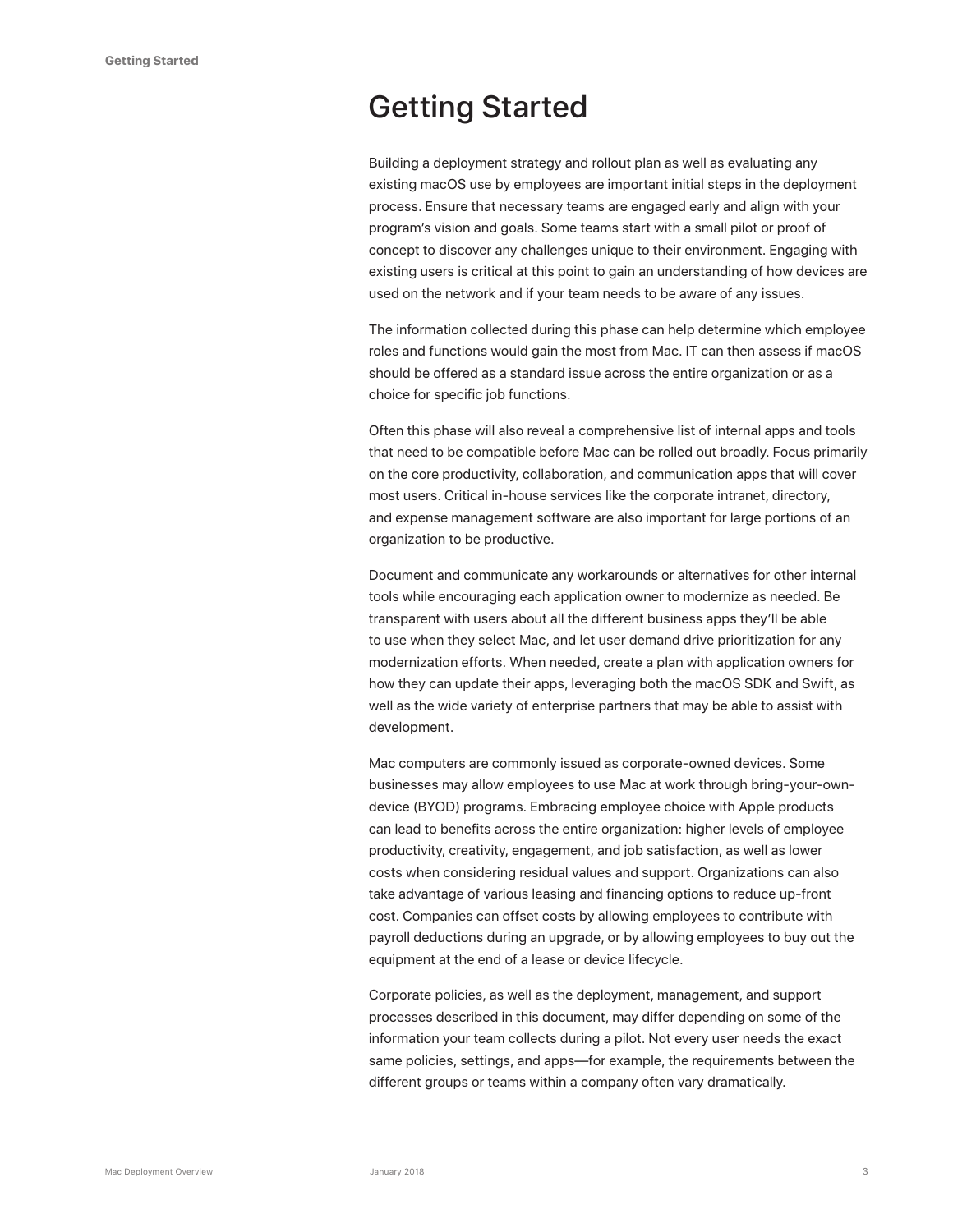## Deployment Steps

There are four main steps for deploying macOS: preparing your environment, setting up MDM, deploying devices to employees, then completing ongoing management tasks.

### 1. Prepare

The first step in any deployment is to consider your existing environment. This phase includes better understanding your network and key infrastructure, as well as setting up the systems needed to deploy successfully.

### **Evaluate your infrastructure**

Although Mac integrates seamlessly into most standard enterprise IT environments, it's still important to assess your existing infrastructure to make sure your organization takes full advantage of everything that macOS offers. If your organization needs help in this area, you can get assistance from Apple Professional Services as well as technical teams from your channel partner or reseller.

### **Wi-Fi and networking**

Consistent and dependable access to a wireless network is critical to setting up and configuring macOS devices. Confirm that your company's Wi-Fi network is properly designed, including careful consideration of placement and power for access points, to ensure that roaming and capacity needs are met.

You may also need to adjust configurations on web proxies or firewall ports if devices are unable to access Apple servers, the Apple Push Notification service (APNs), iCloud, or the iTunes Store. Just like with iOS, certain parts of the macOS deployment process—especially with newer Mac hardware—require consistent access to these services.

Apple and Cisco have optimized how Mac computers communicate with a Cisco wireless network, with support for advanced networking features in macOS High Sierra like Quality of Service (QoS). If you have Cisco networking equipment, work with your internal teams to ensure that Mac will be able to optimize critical traffic.

Companies also need to evaluate VPN infrastructure to make sure users can securely access company resources remotely. Consider using the VPN On Demand feature of macOS so that a VPN connection is initiated only when needed. If you plan to use Per-App VPN, check that your VPN gateways support these capabilities and that you purchase sufficient licenses to cover the appropriate number of users and connections.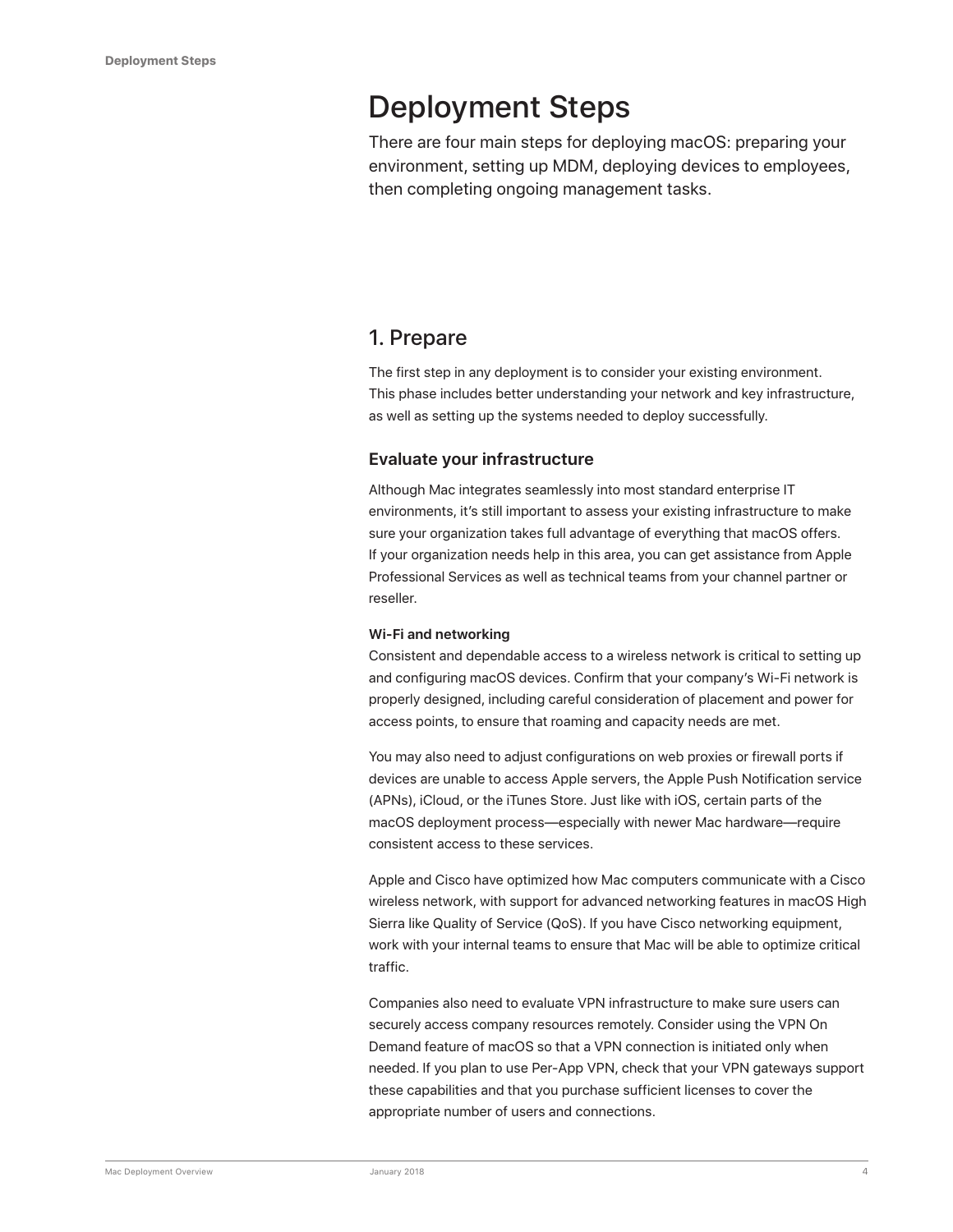Make sure your network infrastructure is set up correctly to work with Bonjour, the standards-based, zero-configuration network protocol made by Apple. Bonjour enables devices to automatically find services on a network. macOS uses Bonjour to connect to AirPrint-compatible printers, as well as to AirPlaycompatible devices such as Apple TV. Some apps and built-in macOS features also use Bonjour to discover other devices for collaboration and sharing.

Learn more about Wi-Fi network design: help.apple.com/deployment/macOS

Learn more about configuring your network for MDM: help.apple.com/deployment/macOS

Learn more about Bonjour: help.apple.com/deployment/macOS

#### **Managing identities**

macOS can access directory services for managing identities and other user data, including Active Directory, Open Directory, and LDAP. Some MDM vendors provide tools to integrate their management solutions with Active Directory and LDAP directories out of the box. Additional tools like Enterprise Connect from Apple Professional Services or NoMAD from Orchard & Grove allow for integration with Active Directory policies and functionality without requiring a traditional bind. Various types of certificates from both internal and external certificate authorities (CA) can also be managed by your MDM solution so that identities are automatically trusted.

Learn more about directory integration: help.apple.com/deployment/macOS

Learn more about managing certificates: help.apple.com/deployment/macOS

#### **Core employee services**

Verify that your Microsoft Exchange service is up to date and configured to support all users on the network. If you don't use Exchange, macOS also works with standards-based servers, including IMAP, POP, SMTP, CalDAV, CardDAV, and LDAP. Test basic workflows for email, contacts, and calendars, as well as other enterprise productivity and collaboration software that will cover the highest percentage of critical daily workflows for users.

Learn more about configuring Microsoft Exchange: help.apple.com/deployment/macOS

Learn more about standards-based services: help.apple.com/deployment/macOS

#### **Caching**

The caching service built into macOS stores a local copy of frequently requested content from Apple servers, helping to minimize the amount of bandwidth needed to download content on your network. You can use caching to speed up the download and delivery of software through the Mac App Store, the iTunes Store, and the iBooks Store.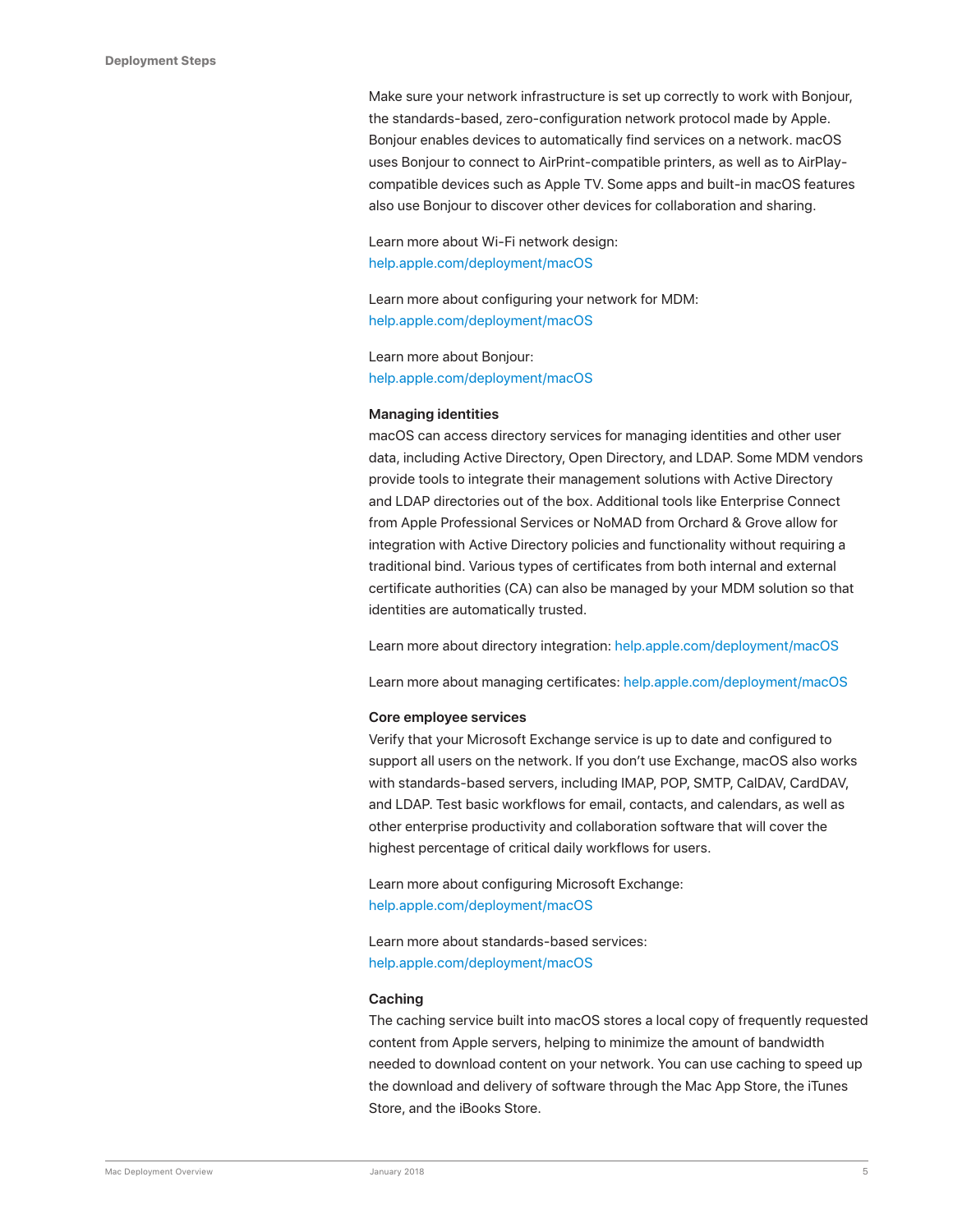It can also cache software updates for faster downloading to your organization's devices, whether macOS or iOS.

Learn more about caching: help.apple.com/deployment/macOS

### **Establish a management solution**

MDM lets organizations securely enroll Mac in the business environment, wirelessly configure and update settings, deploy apps, monitor policy compliance, query devices, and remotely wipe or lock managed devices. IT can easily create profiles to manage user accounts, configure system settings, enforce restrictions, and set password policies—all from the same mobile device management solution they use today for iPhone and iPad.

Behind the scenes, both macOS and iOS use a common management framework from Apple, which enables customers to work with various MDM solutions from third parties. A broad range of device management solutions exist from third-party companies like Jamf, VMware, and MobileIron. As macOS and iOS share many of the same frameworks for device management, these solutions differ slightly in admin functionality, operating system support, pricing structures, and hosting model. They may also offer different levels of services for integration, training, and support. Before choosing a solution, evaluate which management features are most relevant to your organization.

Once you have selected which MDM to use and have begun to configure it, you'll need to visit the Apple Push Certificates Portal and log in to create a new MDM push certificate.

Learn more about deploying MDM: help.apple.com/deployment/macOS

Visit the Apple Push Certificates Portal: identity.apple.com/pushcert/

### **Enroll in Apple services**

Apple offers a suite of services that make it easy to streamline your deployment. If you are new to Apple services, the account created during enrollment will be the highest-level administrator for these services and has full administrative control of each service for your organization. The same account can be used to enroll in subsequent Apple services.

#### **Device Enrollment Program**

The Apple Device Enrollment Program (DEP) provides a fast, streamlined way to deploy organization-owned Mac systems that are purchased directly from Apple or participating Apple Authorized Resellers. You can simplify initial Mac setup by automating MDM enrollment, without having to physically touch or prepare each Mac before users get them. The setup process can be further simplified for users by removing specific steps in Setup Assistant.

Learn more about the Device Enrollment Program: www.apple.com/business/dep/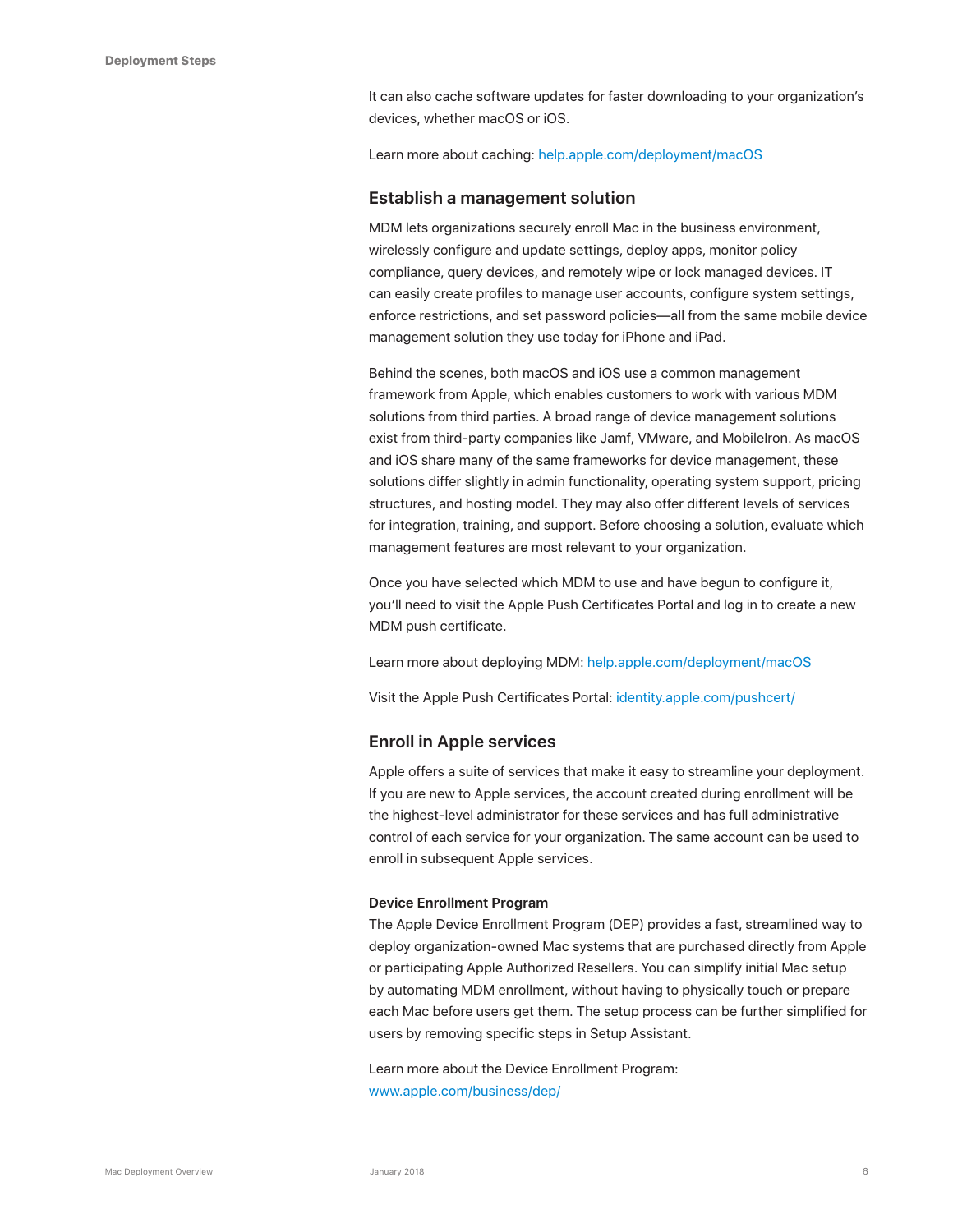### **Volume Purchase Program**

The Apple Volume Purchase Program (VPP) allows businesses to purchase macOS apps and books in volume and distribute them to employees. You can pay with a corporate credit card or with VPP Credit that you've procured using a purchase order (PO). MDM solutions integrate with VPP and can be used to distribute apps and books to devices and users in any country where the apps and books are available. With managed distribution, individual licenses can be revoked and reassigned to other employees as needed.

Learn more about the Volume Purchase Program: www.apple.com/business/vpp/

### **Developer Enterprise Program**

The Apple Developer Enterprise Program offers a complete set of tools for developing, testing, and distributing macOS or iOS apps to users. You can distribute apps either by hosting them on a web server or with an MDM solution. Mac apps and installers can be signed with your Developer ID for Gatekeeper compatibility, which is built into macOS to help protect Mac from malware.

Learn more about the Developer Enterprise Program: developer.apple.com/programs/enterprise

### 2. Set up

Setting up your deployment involves defining corporate policies and getting your mobile device management solution ready to configure Mac for your employees.

### **Understand macOS security**

Security and privacy are fundamental to the design of all Apple hardware, software, and services. We protect our customers' privacy with strong encryption and strict policies that govern how all data is handled. Providing a secure computing platform for Apple devices involves:

- Methods that prevent unauthorized use of devices
- Protecting data at rest, even when a device is lost or stolen
- Networking protocols and the encryption of data in transmission
- Enabling apps to run securely without compromising platform integrity

macOS and iOS are built with multiple layers of security so that Apple devices can securely access network services and protect important data. macOS and iOS also provide security through passcode and password policies that can be delivered and enforced with MDM. A user or administrator can use a remote command to erase all private information if an Apple device falls into the wrong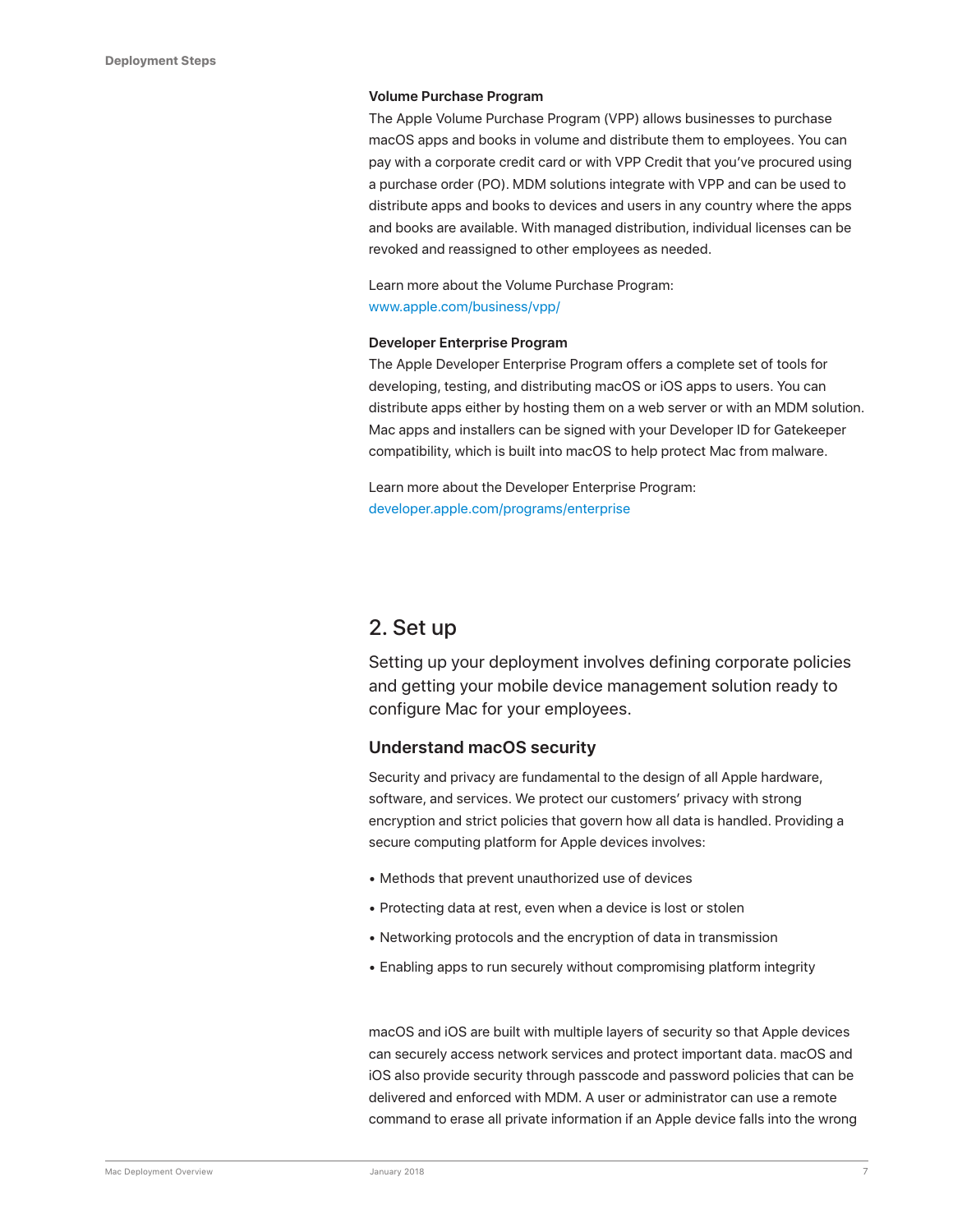hands. IT can use MDM to deploy a range of policies to keep Mac systems secure. Examples include enforcing FileVault and recovery key escrow with MDM, forcing a specific password policy or screensaver lock, and enabling the built-in firewall.

Understand how security is built into macOS: www.apple.com/macos/security/

Learn about macOS security features in depth: help.apple.com/deployment/macOS

### **Define corporate policies**

Start your corporate policy development by establishing general policies that cover the majority of Mac users at your company. Your MDM solution will let you define user-specific customizations, such as accounts or access to certain apps. You can also set specific policies for organizations or other smaller subsets of users, such as deploying department-specific software or settings.

Work with your internal teams to update existing corporate policies to incorporate the use of Mac computers. Some core policies remain the same across all platforms, such as password complexity and rotation requirements, screensaver timeouts, and acceptable use.

If your corporate policy mandates a specific technology that's used on another platform, understand the underlying issue and work to reframe the policy to cover built-in technologies on macOS. Rather than mandate that all computers use a specific third-party solution to encrypt an entire disk, consider creating a policy that states corporate data must be encrypted at rest and accomplish that with FileVault. If the policy requires specific software title to protect against malware, educate teams on built-in features like Gatekeeper and then update the policy to allow it.

### **Configure settings in MDM**

To enable management of corporate policies and ensure employee access to necessary resources, each Mac will become securely enrolled with your MDM solution. MDM solutions then apply policies and settings using configuration profiles. Configuration profiles are XML files, created by your MDM solution, that allow distribution of settings to macOS and iOS devices. These profiles automate the configuration of settings, accounts, policies, restrictions, and credentials. They can be signed and encrypted to help increase the security of your systems.

Once a device is enrolled in MDM, an administrator can initiate an MDM policy, query, or command. With a network connection, the device then receives a notification via the Apple Push Notification service (APNs) that instructs it to communicate directly with its MDM solution over a secure connection to process the administrator's action. As communication is only between the MDM solution and the device, APNs will not transmit confidential or proprietary information.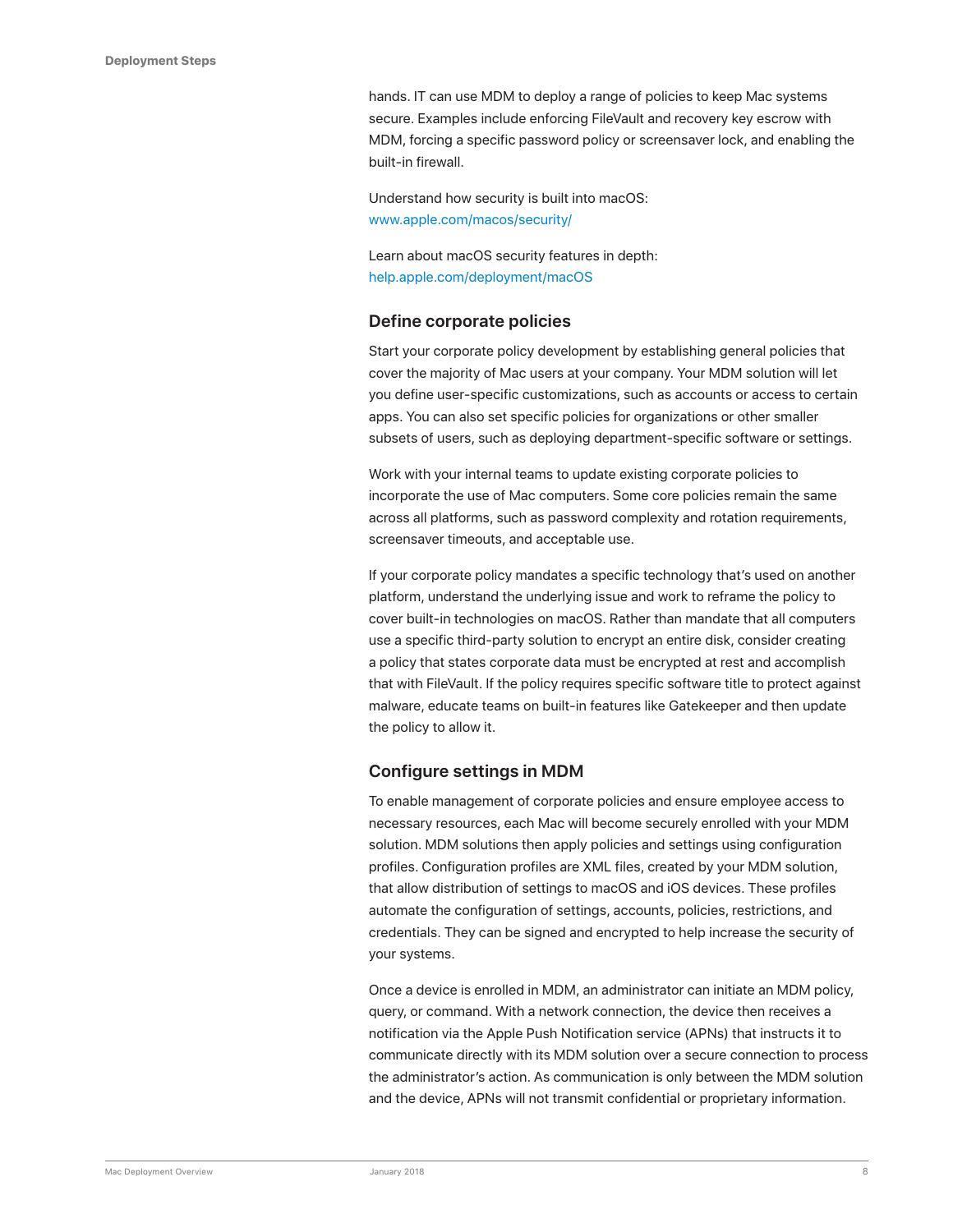If a device is removed from management, settings and policies controlled by that configuration profile will be removed. A company can also remotely wipe a device if needed.

Many organizations join their MDM solution to their existing directory services. Setup Assistant in macOS can prompt users to log in with their directory service credentials upon initial enrollment. Once the device is assigned to a specific user, MDM can customize configurations and accounts specific to an individual or group. For example, a user's individual Microsoft Exchange account can be automatically provisioned during enrollment. It's also possible to use certificate identities for technologies such as 802.1x, VPN, and more.

Given the control these systems provide, often companies are comfortable giving a user full admin access to their Mac, enabling them to fully personalize settings, install apps, and troubleshoot issues while still staying within the control of corporate policy via MDM. This model follows the type of privileges and controls that users have over their iOS device when under management.

Learn more about configuration profiles: help.apple.com/deployment/macOS

### **Prepare for device enrollment**

The easiest method for enrolling a device in MDM is during Setup Assistant with the Device Enrollment Program. This enables enrollment without interaction by IT and can streamline certain screens of Setup Assistant to make the process quicker for users.

To configure the Device Enrollment Program you'll link your MDM solution to your DEP account via a secure token. A two-step verification process securely authorizes an MDM solution. Your MDM vendor can provide documentation on the specifics for its particular implementation.

If devices are already in use by employees or are owned by individuals, a single configuration profile can be opened by the user and verified in System Preferences to complete enrollment. This is known as User Approved MDM enrollment. Enrollment must take place through either the Device Enrollment Program or through User Approved MDM enrollment to manage certain securitysensitive settings (like the Kernel Extension Policy) in macOS High Sierra.

Learn more about kernel extensions and User Approved MDM: support.apple.com/HT208019

### **Get ready to distribute apps and books**

Apple offers extensive programs to help your organization take advantage of the great apps and content available for macOS. With these capabilities, you can distribute apps and books purchased through VPP, as well as your own inhouse applications, to employees so that they have everything they need to be productive. MDM can also distribute apps and install packages for software that isn't available in the Mac App Store.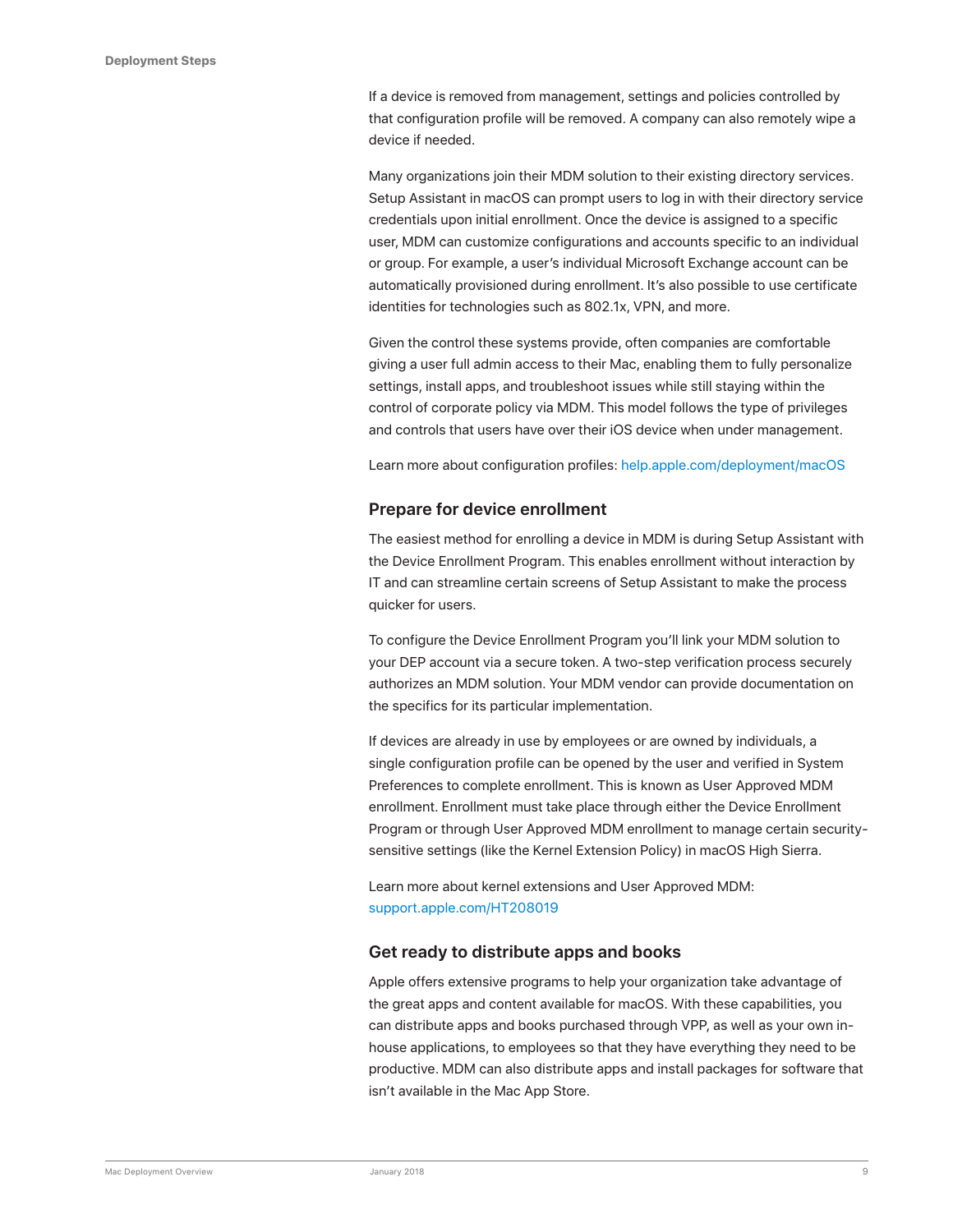Your MDM solution can use managed distribution to distribute apps and books purchased from the VPP store in any country where the app is available. To enable managed distribution you must first link your MDM solution to your VPP account using a secure token. Once you're connected to your MDM solution, you can assign VPP apps and books to users, even if the App Store on the device is disabled. You can also assign apps directly to devices, which makes your deployment significantly easier as any user on that device will have access to each app.

Learn more about purchasing content in VPP: help.apple.com/deployment/macOS

Learn more about distributing apps and books: help.apple.com/deployment/macOS

### **Prepare additional content**

Your MDM solution can help you distribute additional packages with content that does not originate from the Mac App Store. This is a common approach for many enterprise software packages, such as internal custom applications or apps like Microsoft Office. Required software can be pushed out through this method and installed automatically after completing enrollment. Fonts, scripts, or other items can also be installed and executed via packages. Ensure that these packages are signed appropriately with your Developer ID from the Developer Enterprise program.

Learn more about installing additional content: help.apple.com/deployment/macOS

### 3. Deploy

macOS makes it easy to deploy devices to employees, personalize as needed, and get up and running without the need for any IT intervention.

### **Utilize Setup Assistant**

Employees can use the Setup Assistant utility in macOS upon startup to set their language and region preferences and connect to a network. Upon connecting to the Internet, users will be presented with a series of Setup Assistant windows that lead them through the basic steps of setting up a new Mac. Devices that are enrolled in DEP can be automatically enrolled in MDM during this process. DEP-enrolled Mac systems can also be configured to skip certain screens, such as Terms and Conditions, Apple ID sign-in, Location Services, and more.

MDM can then be used after Setup Assistant to deploy a wide variety of settings upon initial configuration, including defining whether a user will have full administrative privileges over their computer. Just like on iOS devices,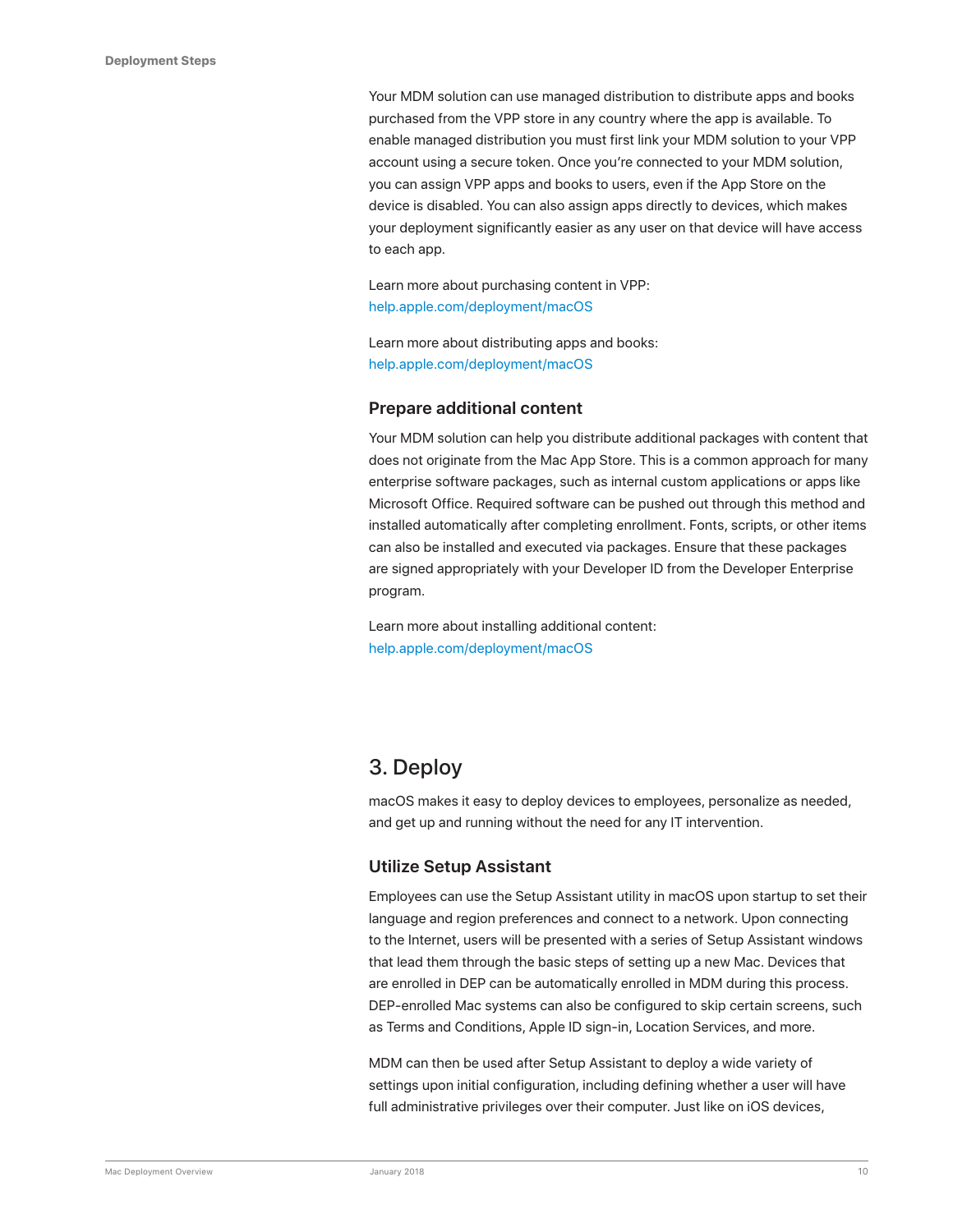this enables them to have control over their device while still conforming to corporate policies and settings that are managed by MDM. To enable users to be immediately productive after Setup Assistant completes, only the most critical applications and packages should begin downloading and installing in the background, without disrupting the employee from beginning their work. Larger applications can be scheduled to download and install in the background or at a later point by the user in your MDM solution's self-service tool.

Learn more about configuring Setup Assistant through DEP: help.apple.com/deployment/macOS/

### **Configure corporate accounts**

MDM can set up mail and other user accounts automatically. Depending on the MDM solution you use and its integration with internal systems, account payloads can also be pre-populated with a user's name, email address, and certificate identities for authentication and signing.

### **Allow user personalization**

Enabling your users to personalize their devices can increase productivity because users choose which apps and content will allow them to best accomplish their tasks and goals.

#### **Apple ID**

An Apple ID is an identity for logging in to various Apple services such as FaceTime, iMessage, the iTunes Store, the App Store, the iBooks Store, and iCloud. These services give users access to a wide range of content for streamlining business tasks, increasing productivity and supporting collaboration.

To get the most out of these services users should use their own Apple IDs. Users who don't have an Apple ID can create one even before they receive a device. Setup Assistant also enables users to create a personal Apple ID if they don't already have one. Users do not need a credit card to create an Apple ID.

Learn more about Apple IDs: help.apple.com/deployment/macOS

#### **iCloud**

With iCloud users can automatically sync documents and personal content such as contacts, calendars, documents, and photos—and keep them up to date among multiple devices. Find My iPhone lets users locate a lost or stolen Mac, iPhone, iPad, or iPod touch. Specific parts of iCloud—such as iCloud Keychain and iCloud Drive—can be disabled through restrictions entered manually on the device or set via MDM. This gives users the benefits of iCloud for personal data while preventing corporate data from being stored in iCloud.

Learn more about managing iCloud: help.apple.com/deployment/macOS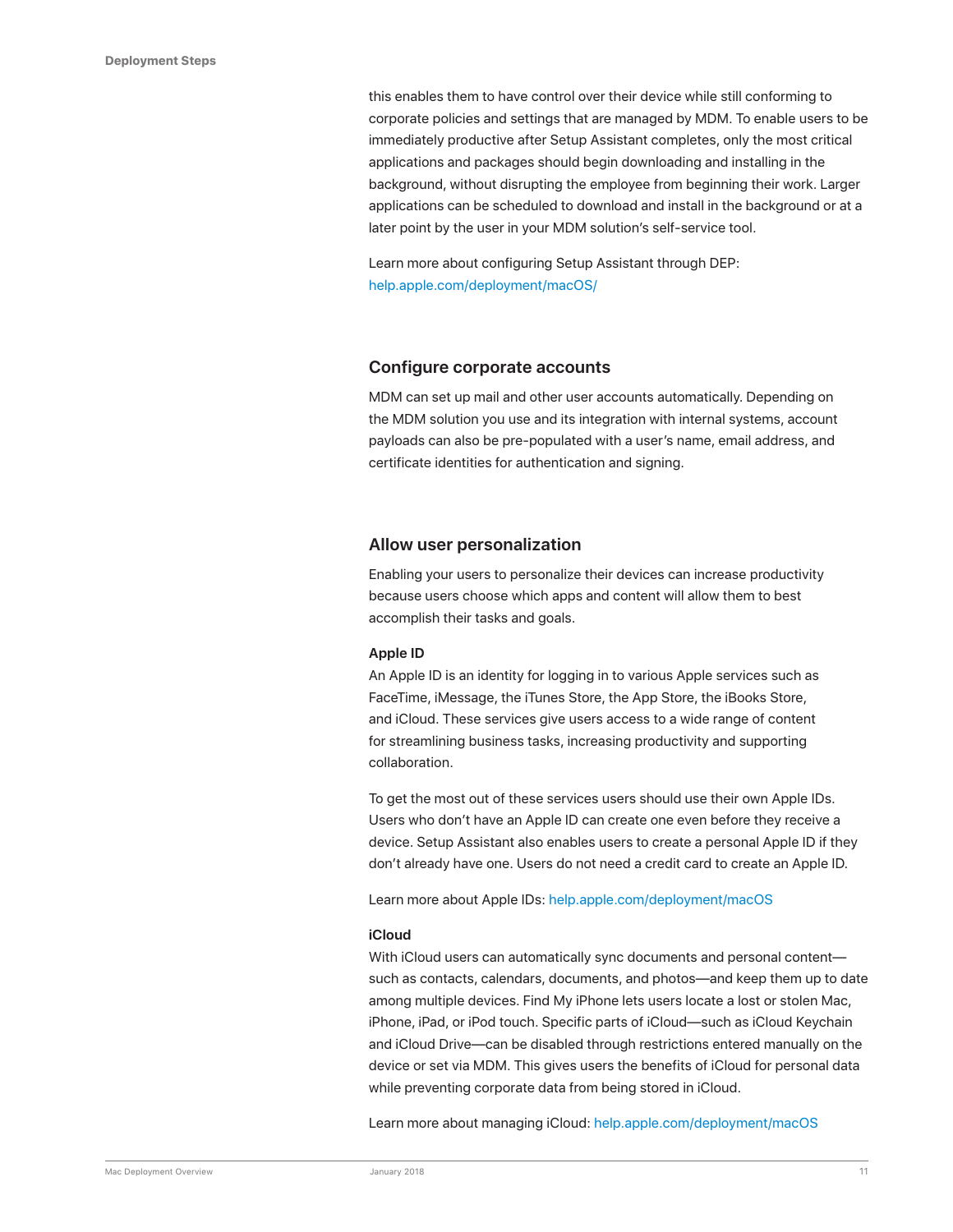### 4. Manage

Once your users are up and running, a wide range of administrative capabilities are available for managing and maintaining your devices and content over time.

### **Administer devices**

The MDM solution can administer a managed device through a set of specific tasks. These tasks include querying devices for information, as well as initiating management tasks that allow you to manage devices that are out of policy, lost, or stolen.

### **Queries**

An MDM solution can query devices for a variety of information to help ensure users maintain the appropriate set of applications and settings. The queries may pertain to hardware, such as the serial number or the device model, or to software, such as the macOS version or a list of installed applications. Additionally, MDM can query the state of key security features such as FileVault or the built-in firewall.

### **Management tasks**

When a device is managed an MDM solution may perform a wide variety of administrative tasks, including changing configuration settings automatically without user interaction, performing a macOS update, locking or wiping a device remotely, or managing passwords.

See the full list of management tasks: help.apple.com/deployment/macOS

### **Manage software updates**

IT can give users the choice to upgrade to the latest operating system when it's made available. By testing a prerelease version of macOS, IT can ensure that application compatibility issues are identified early and are addressed with developers before the final release. IT can get involved with testing each release through the Apple Beta Software Program or AppleSeed for IT. Take a comprehensive approach to keeping Mac computers up to date in order to protect your users and their data. Update quickly, and upgrade as soon as you've determined that your workflow is compatible with a major new version of macOS.

MDM can push macOS updates automatically to a DEP-enabled Mac. A DEPenabled Mac can also be configured to defer updates and notifications of updates for up to 90 days if critical systems are not ready. Users will be unable to initiate updates manually until the policy is removed or MDM sends an installation command.

Apple doesn't recommend or support monolithic system imaging for macOS upgrades. Like iPhone and iPad, Mac computers often rely on firmware updates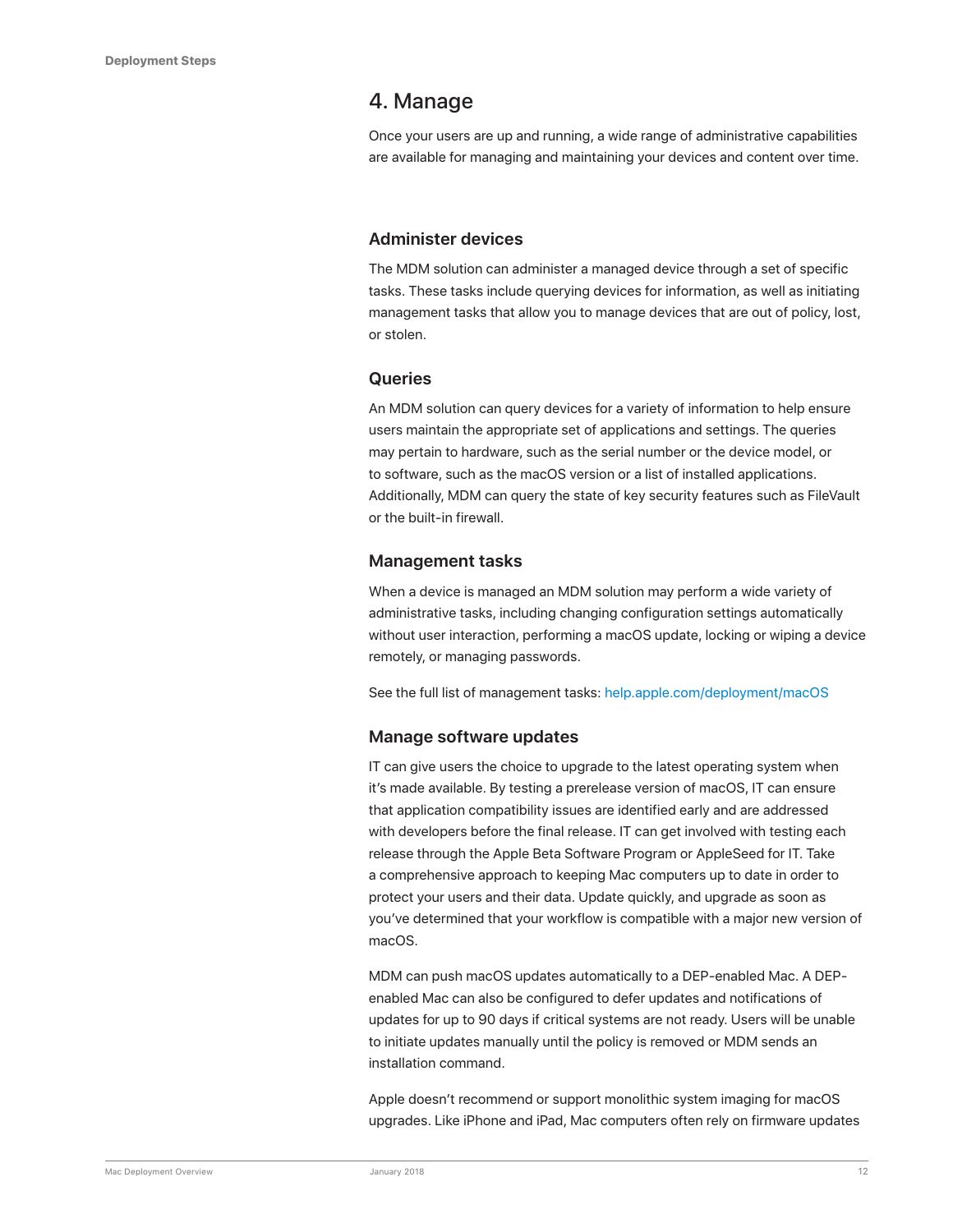specific to their model. Similarly, updates to the Mac operating system mandate that these firmware updates be installed directly from Apple. The most reliable deployment strategy is to use the macOS Installer. Download the macOS High Sierra Installer and install it in place with Internet Recovery, a bootable external installer, or NetInstall (part of System Image Utility).

### **Manage additional software**

Organizations often need to distribute additional apps to their users beyond the initial set. This can be handled automatically by MDM for critical applications and updates or on demand by enabling employees to request applications through a self-service portal provided by your MDM solution. These portals can do everything from install software purchased from the App Store through VPP or non–App Store apps, scripts, and other utilities.

While most software can be installed automatically, certain installations may require user interaction. To improve security, apps that require kernel extensions now require user consent to load. This is known as User Approved Kernel Extension Loading and can be managed by MDM.

Learn more about User Approved Kernel Extension Loading: help.apple.com/deployment/macOS

### **Maintain device security**

Beyond the initial set of security policies that were established before device deployment, your team will want to monitor machines for compliance and pull back as much reporting as possible through your MDM solution. This could include monitoring the security posture of each device or collecting information on the installation of software patches. Although most organizations are comfortable using native tools to encrypt and protect each Mac, some organizations may mandate the use of additional file sync and share services or data loss prevention tools to prevent corporate data leakage and provide indepth reporting on any sensitive data.

The Find My Mac feature of iCloud can initiate a remote wipe that removes all data and deactivates a Mac if it is lost or stolen. IT teams can also perform a remote wipe with MDM.

### **Re-provision devices**

A Mac can easily be re-provisioned for another user when an employee leaves an organization with Internet Recovery and the local Recovery Partition. This enables the contents of the Mac to be wiped and the latest version of the operating system installed. A DEP-enabled Mac will automatically re-enroll with MDM during Setup Assistant, configure settings for the new user, apply corporate policies, and deploy all appropriate software.

Mac computers that aren't DEP-enabled can be wiped and re-provisioned with the same process then re-enrolled manually.

Learn more about Internet Recovery: help.apple.com/deployment/macOS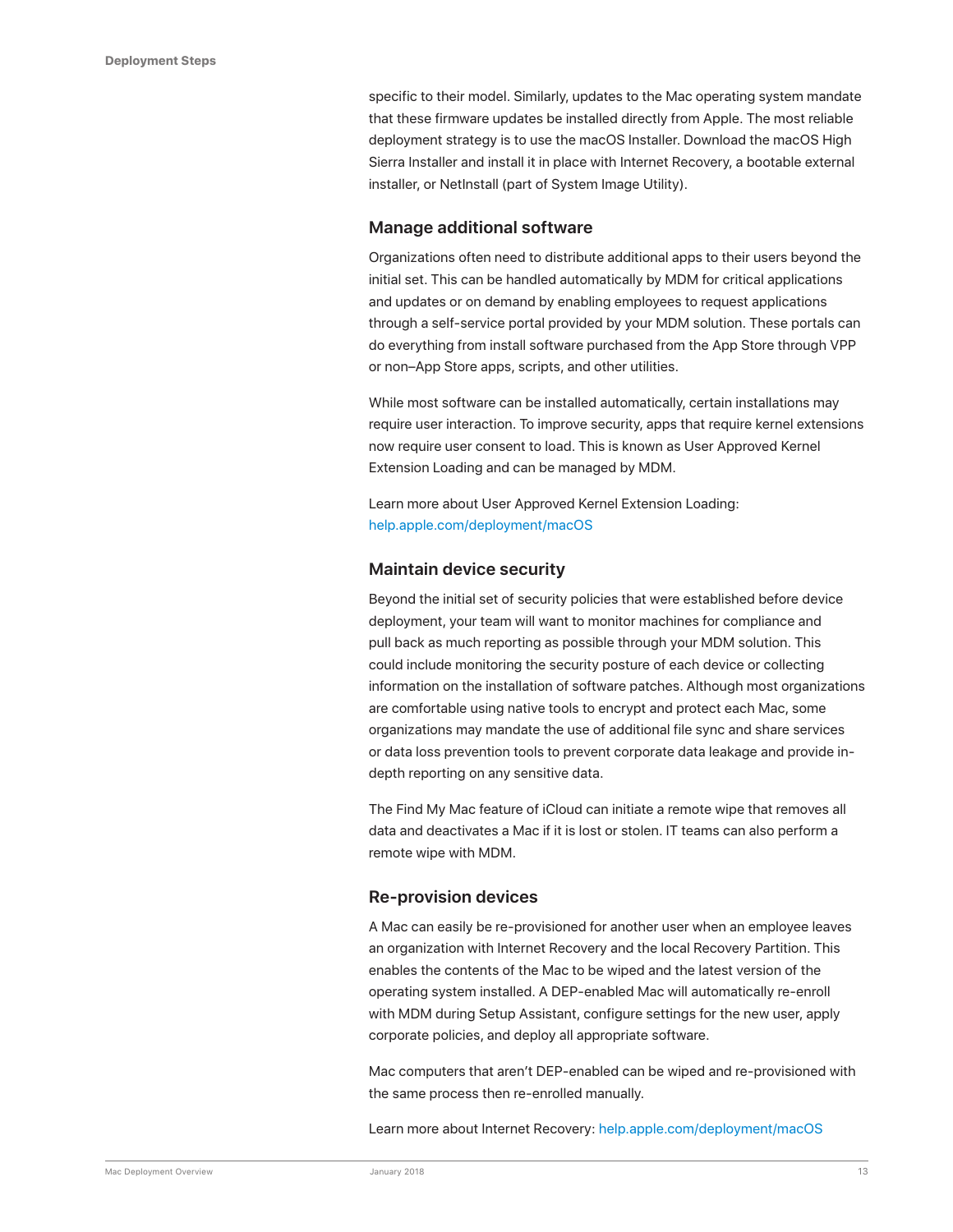## Support Options

Many organizations find that Mac users require minimal support from IT. To encourage self-support, as well as increase the quality of support, most IT teams develop self-support tools. Examples include developing a robust Mac support web page, offering selfhelp forums, and providing onsite tech help bars. MDM solutions can also enable users to perform support tasks like installing or updating software from a self-service portal.

As a best practice, companies should not force users to rely completely on themselves for support. Instead, take a collaborative approach to problem-solving and focus on enabling users to troubleshoot issues themselves before calling the help desk. Encourage users to have a shared stake in the process and get them to investigate issues themselves before they call for help.

Shared support responsibility enables reduced downtime for employees and a lower total footprint for support costs and staff. For organizations that need more, AppleCare provides a variety of programs and services that complement internal support structures for employees and IT.

### AppleCare for Enterprise

For companies looking for complete coverage, AppleCare for Enterprise can help reduce the load on your internal help desk by providing technical support for employees over the phone, 24/7, with one-hour response times for toppriority issues. The program provides IT department–level integration scenarios, including MDM and Active Directory.

### AppleCare OS Support

AppleCare OS Support provides your IT department with enterprise-level phone and email support for iOS, macOS, and macOS Server deployments. It offers up to 24/7 support and an assigned technical account manager depending on the level of support you purchase. With direct access to technicians for questions on integration, migration, and advanced server operation issues, AppleCare OS Support can increase your IT staff's efficiency in deploying and managing devices and resolving issues.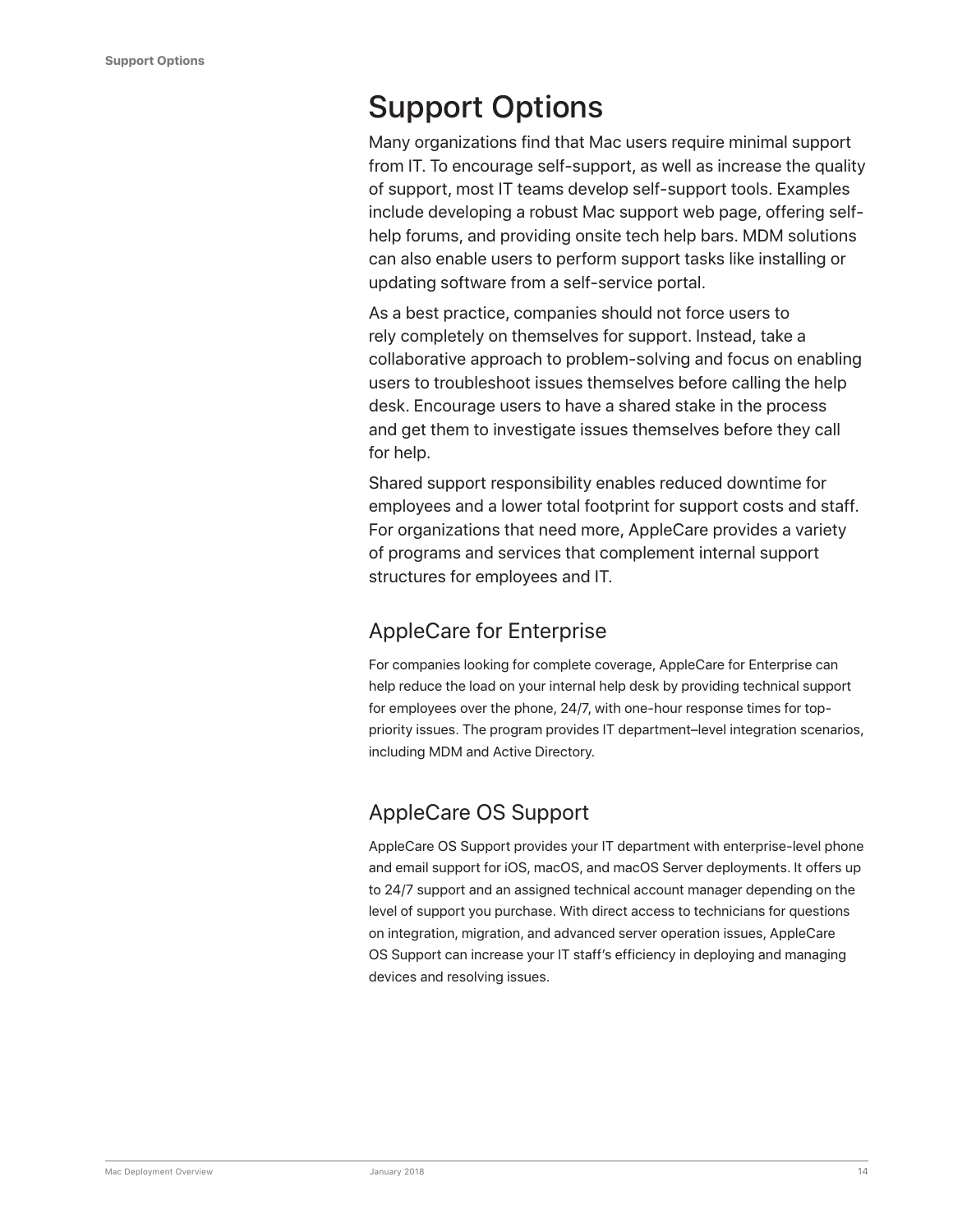### AppleCare Help Desk Support

AppleCare Help Desk Support provides priority telephone access to senior technical Apple support staff. It also includes a suite of tools to diagnose and troubleshoot Apple hardware, which can help large organizations manage their resources more efficiently, improve response time, and reduce training costs. AppleCare Help Desk Support covers an unlimited number of support incidents for hardware and software diagnosis, as well as troubleshooting and issue isolation for iOS devices.

### AppleCare and AppleCare+ for Mac

Every Mac computer comes with a one-year limited warranty and complimentary telephone technical support for 90 days after the purchase date. This service coverage can be extended to three years from the original purchase date with AppleCare+ or the AppleCare Protection Plan. Employees can call Apple Support with Apple hardware or software questions. Apple also provides convenient service options when devices need to be repaired. In addition, AppleCare+ for Mac offers select incidents of accidental damage coverage, each subject to a service fee.

Learn more about AppleCare support options: www.apple.com/support/professional/